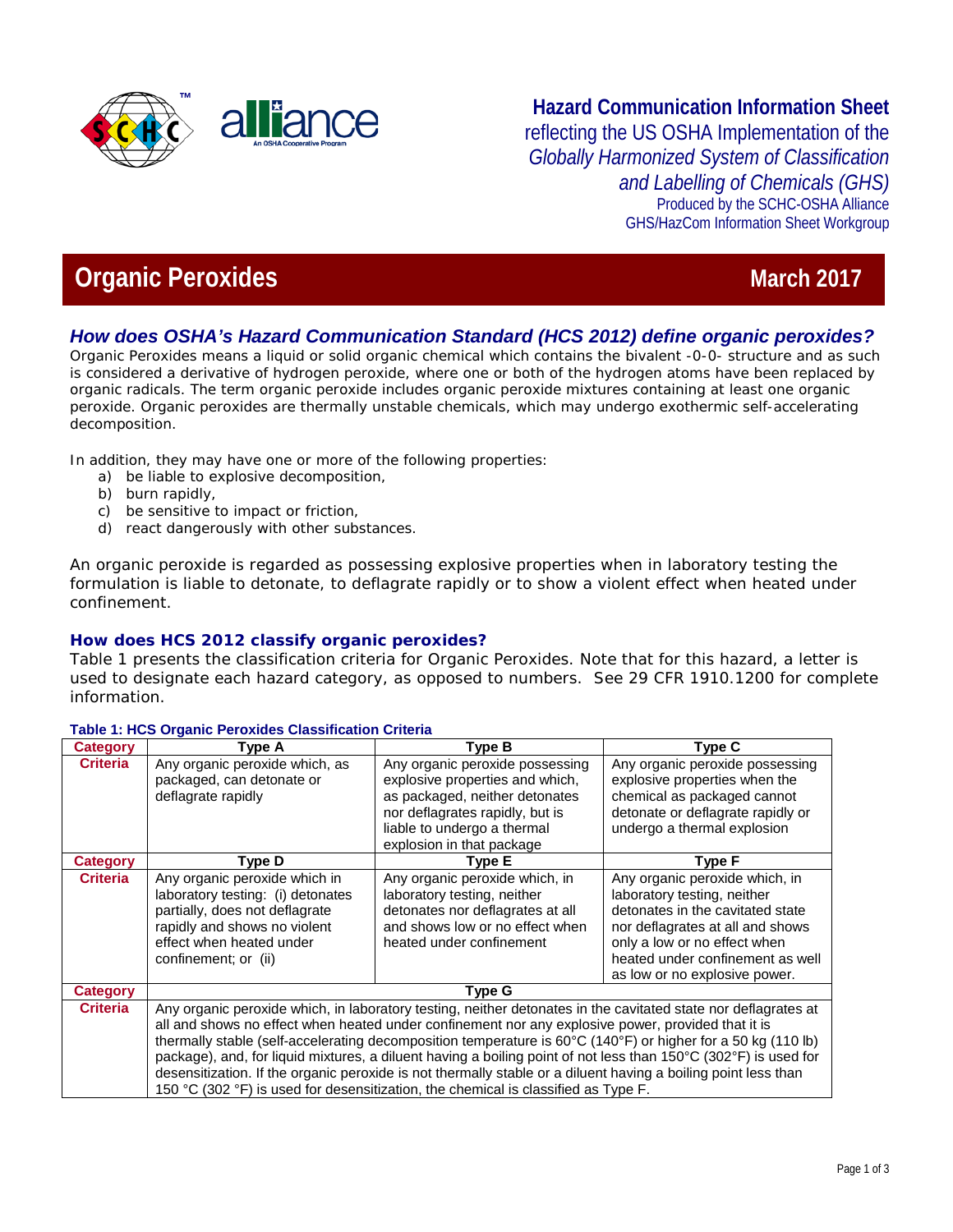#### **Table 2: HCS Label Elements for Organic Peroxides**

| <b>Category</b>                    | Type A                   | <b>Type B</b>               | Type C                   |
|------------------------------------|--------------------------|-----------------------------|--------------------------|
| Pictogram                          |                          |                             |                          |
| <b>Signal</b><br>Word              | <b>Danger</b>            | <b>Danger</b>               | <b>Danger</b>            |
| <b>Hazard</b>                      | Heating may cause a fire | Heating may cause a fire or | Heating may cause a fire |
| <b>Statements</b>                  | or explosion             | explosion                   |                          |
| <b>Category</b>                    | <b>Type D</b>            | <b>Type E</b>               | <b>Type F</b>            |
| Pictogram                          |                          |                             |                          |
| <b>Signal</b><br>Word              | <b>Danger</b>            | Warning                     | Warning                  |
| <b>Hazard</b><br><b>Statements</b> | Heating may cause a fire | Heating may cause a fire    | Heating may cause a fire |
| <b>Category</b>                    | <b>Type G</b>            |                             |                          |
| Pictogram                          | <b>No Symbol</b>         |                             |                          |
| <b>Signal</b><br>Word              | <b>No Signal Word</b>    |                             |                          |
| <b>Hazard</b><br><b>Statements</b> |                          | <b>No Hazard Statement</b>  |                          |

### **Additional classification considerations**

For purposes of classification, the properties of organic peroxides are determined in accordance with test series A to H as described in Part II of the UN Recommendations on the Transport of Dangerous Goods, Manual of Tests and Criteria, Revision 4; Self-accelerating decomposition temperature (SADT) is determined in accordance with the UN Recommendations on the Transport of Dangerous Goods, Manual of Tests and Criteria, Revision 4 , Part II, section 28.

### **Classification of mixtures**

Mixtures of organic peroxides may be classified as the same type of organic peroxide as that of the most dangerous ingredient. However, as two stable ingredients can form a thermally less stable mixture, the SADT of the mixture is determined.

### *To learn more…*

- **OSHA: Hazard Communication:**[. https://www.osha.gov/dsg/hazcom/index.html](https://www.osha.gov/dsg/hazcom/index.html) HCS 2012.
- **SCHCsite:**<http://www.schc.org/osha-alliance>